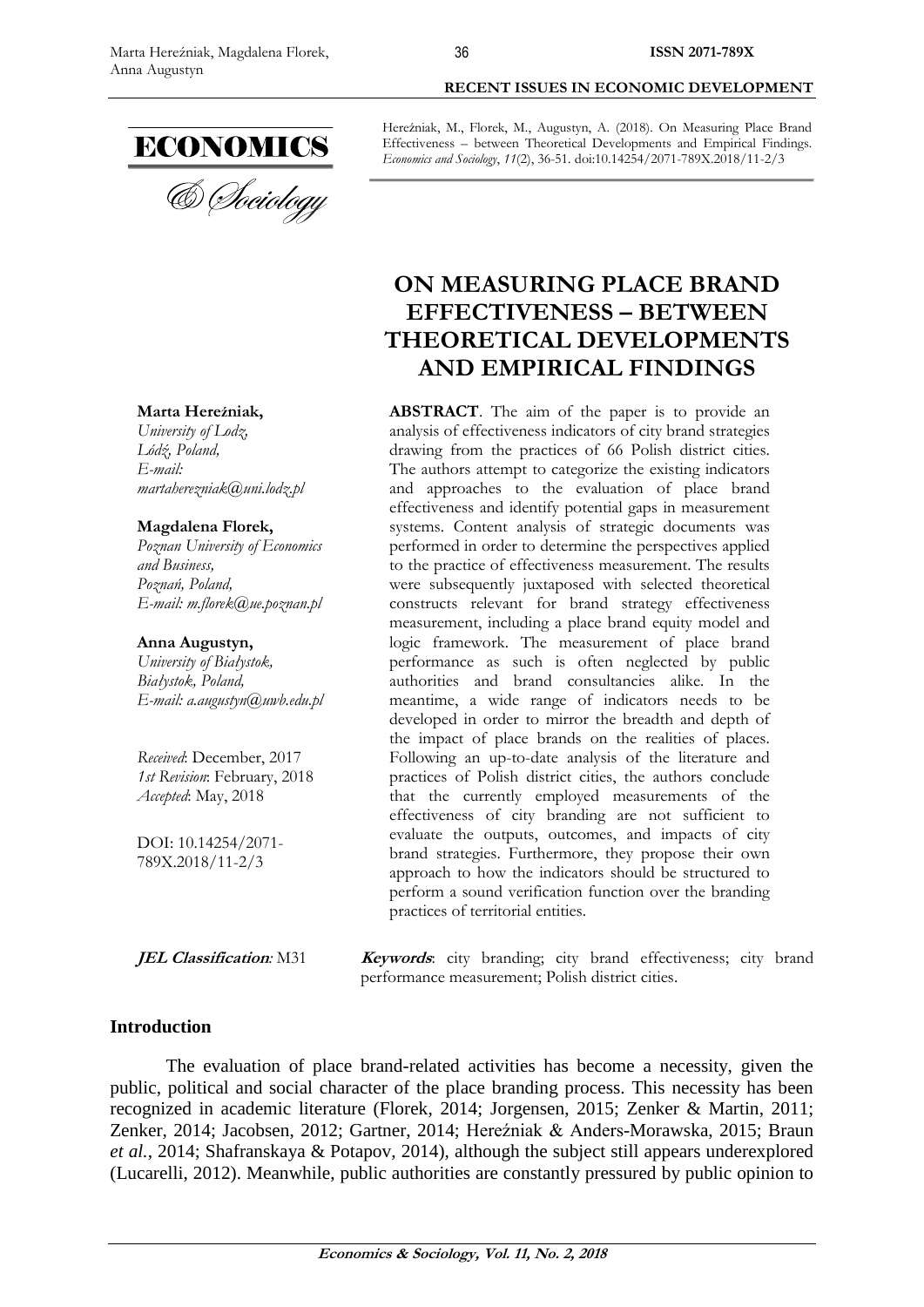deliver visible and measurable results of their efforts. The question that arises is thus more about 'how' to measure than 'whether' to do it at all.

Therefore, the aim of the paper is to propose a categorization of place brand strategy effectiveness indicators based on an analysis drawing from the practices of 66 Polish district cities. The authors attempt to systematize the existing indicators on the basis of a review of approaches to place brand effectiveness evaluation and, as a result, to identify potential gaps in measurement systems. The authors of this study posit that the multitude of effects that professionally managed brands have on places should be reflected in the measurement of their effectiveness. Furthermore, the measurement system in question should be integrated into the broader performance evaluation of a place and considered as an important theme in public management practices. The study does not deal with efficiency, so it does not take into account the budgets devoted to implementing brand strategies.

### **1. Literature review**

### *1.1. Brand performance measurement*

The review of academic literature and consulting practices allows for the juxtaposition of the major approaches to brand performance measurement. The interdisciplinary origins of the measurement process make it possible for city authorities to draw from a range of domains, including marketing, branding, public management to financial management.

From the marketing/branding perspective, perception-oriented measures such as brand associations, brand attributes or customer satisfaction were analyzed. Although they deliver valuable information with the focus on the customer, they have some limitations to places, as they are centered around image only and overlook other forms of brand impact on places.

Brand equity, and especially customer-brand equity models (Aaker, 1991; Kapferer, 1992; Keller, 1993, 1998) give another important insight from a branding perspective. Brand equity as a concept attempts to combine perceptual and non-perceptual influences of brands on places. It also has the potential to encompass the perspectives of various stakeholders (e.g. tourists, investors, consumers, locals) on place brands. In the case of territorial entities, the concept of customer-based brand equity appears to be most valuable (Florek, 2015) and it is gradually being introduced into place brand equity models (Konecnik & Gartner, 2007; Jacobsen, 2012; Boo *et al.*, 2009; Pike *et al.*, 2010).

From the financial management point of view, brand valuation or brand value methods (developed mostly by agencies, e.g. Millward Brown Optimor, Brand Finance, Interbrand) also might serve as a reference point, however they present important limitations due to difficulties in adapting the methodologies from financial management (such as cost-based, market-based, revenue-based methods) to places. Although already calculated (e.g. The World's Most Valuable Nation Brands by Brand Finance) the results of such approximations have predominantly promotional or political meaning, with almost no significance for place brand effectiveness and therefore management.

Among the most popular ones are also diverse place-specific indexes where, depending on the context, particular measures are used to create the final ranking. These can be divided into i) Reputational measures e.g.: Anholt-GfK Nation Brands Index, Anholt-GfK City Brands Index, Country Brand Index, Good Country Index, Reputation Institute Country RepTrak, Reputation Institute City RepTrak; ii) Strategy effectiveness measures, e.g.: Saffron's European City Brand Barometer, Bloom Consulting Country Brand Ranking, Resonance Place Equity Index; iii) Place reality measures, e.g.: Global Competitiveness Measures, Human Development Measures, Global City Index Report, Global Power City Index, PriceWaterhouseCooper Cities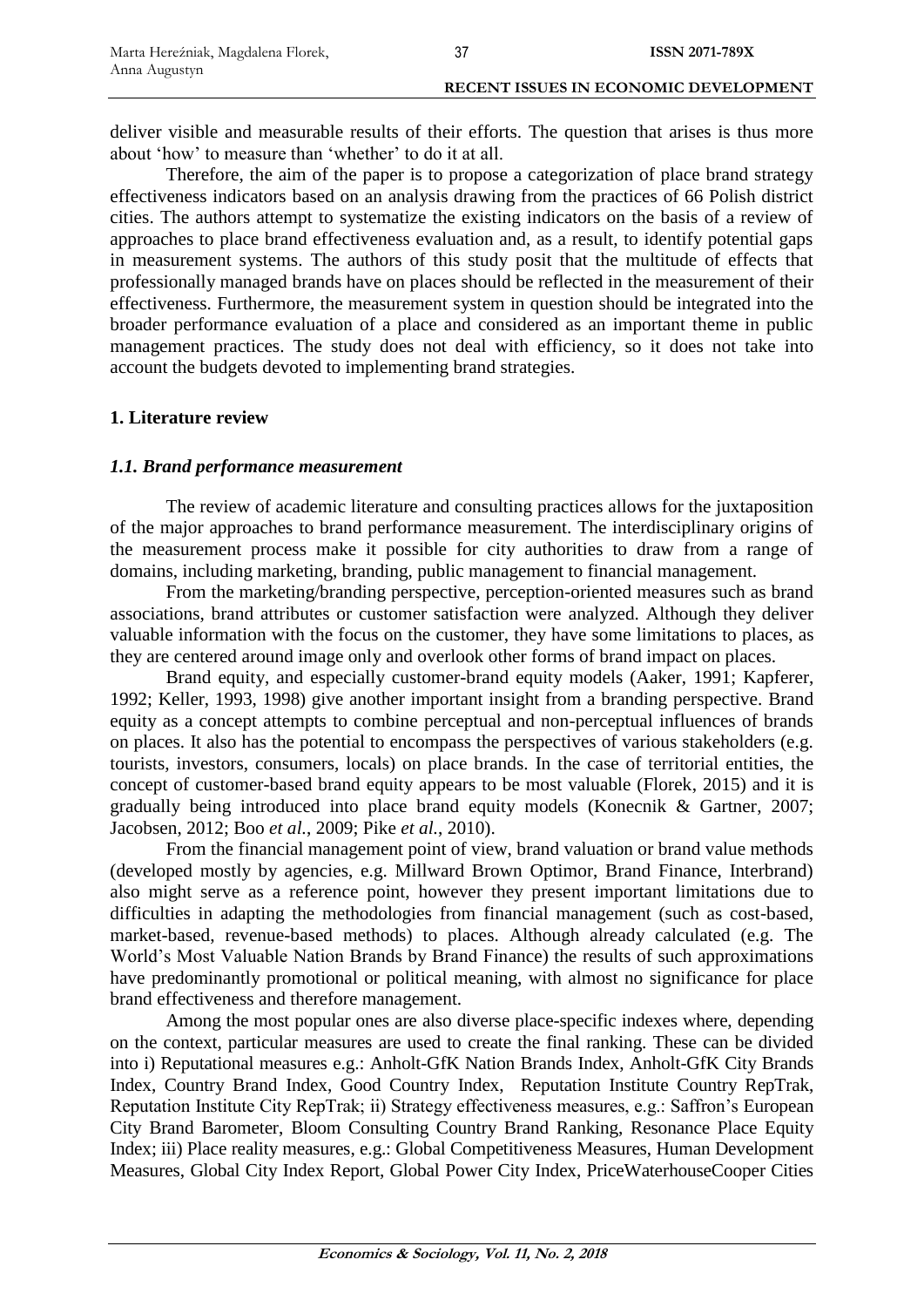of Opportunity). The main limitation of *reputational rankings and indexes* is that they focus on the outward results of the place branding process. *Strategy effectiveness measures* present a managerial approach to brand management (categorization of place assets without the evaluation of their impact on place brand). *Place reality measures,* in turn, tackle a wide spectrum of issues and thus pose a difficulty in asserting which of them can be attributed to the brand strategy. All rankings and indexes, by definition, provide a single measurement methodology, without consideration for the place's specificity.

A public management perspective, which is focused on managing an organization, delivers useful solutions, but also not without limitations. For instance, Key Performance Indicators (KPIs) can be flexibly applied according to a place's requirements. Based on the logic framework: outputs, outcomes and impacts (Bouckaert & Halligan, 2008) have the capacity to embrace the issues and perspectives crucial for understanding place brand performance (inward, outward, institutional, stakeholder-oriented etc.). The main difficulty, however, lies in defining a reasonable number of KPIs that comply with SMARRTT (specified, measurable, achievable, realistic, relevant, targeted, timed) criteria (Malinowska, 2015, p. 23). Among other traditional management-based performance measurement methods (Arnaboldi *et al.*, 2015) budgetary control, benchmarking and balanced scorecard naturally correspond to effectiveness. However, budgetary control offers a rather simplistic approach to performance measurement, where effectiveness is understood only from a monetary perspective. Indispensable for managing an organization, this method should not be seen as exhaustive for place brands. In the benchmarking method, places or managing organizations are subject to comparison across different criteria. Although this approach can be relevant for place brands, it has to be applied cautiously, due to the idiosyncrasies of places. There is likelihood that the benchmarking criteria will be manipulated to achieve results favorable for the managing organization or political authorities. Finally, a balanced scorecard offers a broader focus than just finance, by also including internal processes, customers, and learning. From the perspective of managing an organization, this approach can be useful, as it links financial planning to strategy.

This brief summary of the analysis presented above suggests that these numerous approaches illustrate the multidisciplinary background of measurement processes, and also display some of the dilemmas that need to be addressed in defining the 'how' of brand performance measurement. Firstly, there are several perspectives from which place brand performance can and should be considered, like, for instance, the customer/stakeholder, brand or organizational perspective. Secondly, there are different views on what is to be measured: brand perception, reality or both. Thirdly, should the measurement system be directed more internally (citizen satisfaction, attachment etc.) or externally (investors, tourists). Fourthly, should the measurement be more general (e.g. overall brand perception) or sector-specific? Finally, to what extent do we want to measure the performance of the managing organization responsible for the place brand. Another point that appears from the aforementioned review relates to the fact that no single general measure is being suggested to embrace the complexity of place brand performance, but rather a set of indicators which refer to particular aspects of branding or management.

### *1.2. Performance in the public sector*

Since place branding refers predominantly to the activities undertaken by public institutions, it appears only natural to address the issue of performance management from the perspective of the public sector. In the face of changes in the public management paradigm, along with the appearance of the concept of the *New Public Management* (Boyne *et al.*, 2006; de Bruijn, 2007; Buscher, 2013) and *governance* (Hvidman & Andersen, 2013; Kearney &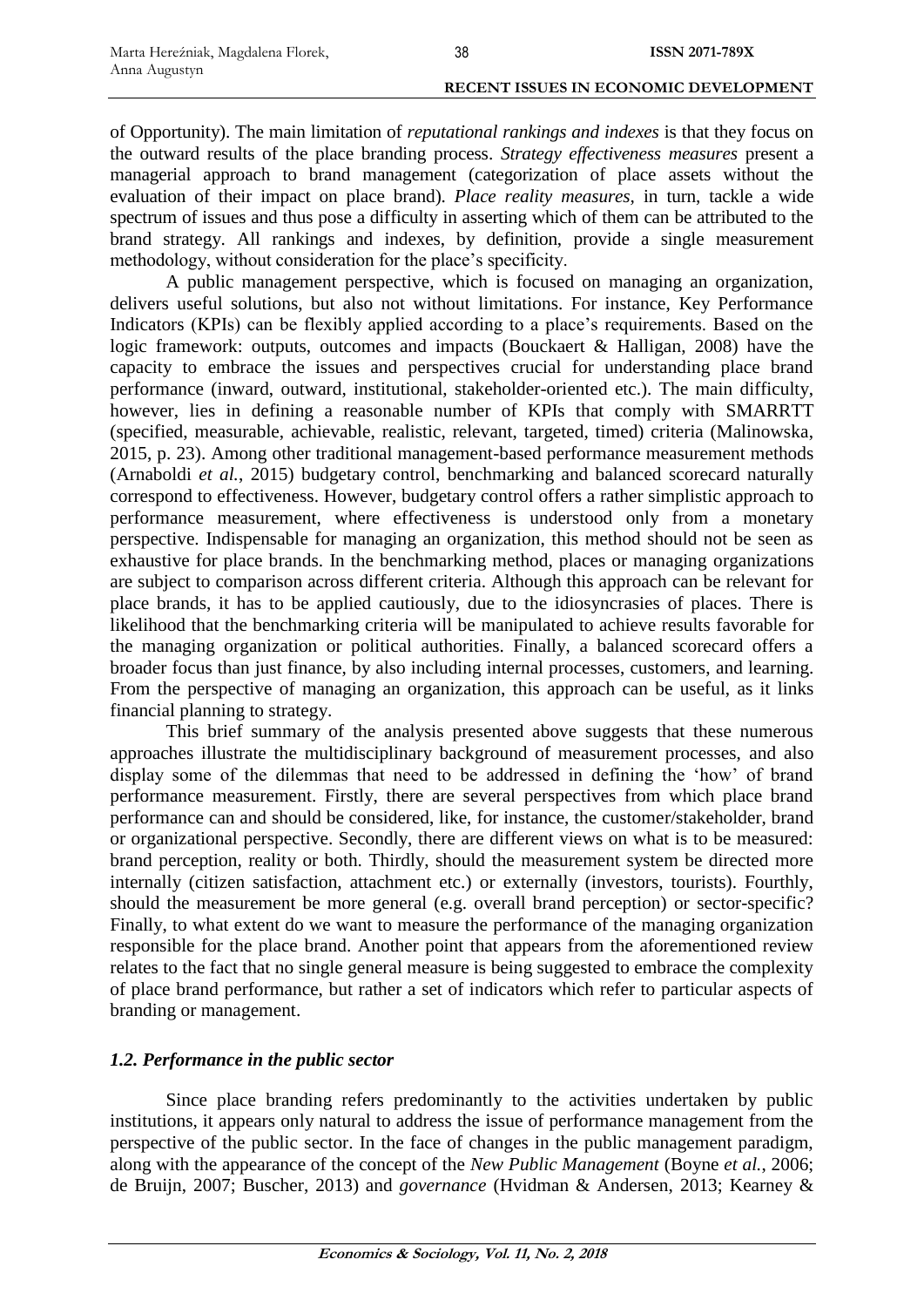Berman, 2009; Osborne *et al.*, 2010), the obligation of management control was introduced to the public sector, whose purpose is operating in line with the rules of effectiveness and efficiency.

According to Matwiejczuk (2006), performance should be defined as the search for savings with the simultaneous pursuit of maximizing the effects of the actions, with the latter especially being emphasized. In the public sphere, the use/adaptation of this assumption in relation to all areas of public activity is practically impossible. Therefore, as Szołno (2016, p. 92) states, "efficiency concerns the pursuit of defined objectives while keeping the most beneficial ratio of the incurred cost to the achieved results".

Performance in public institutions is not and should not be measured only in a literal manner, e.g. as the number of kindergartens or roads handed over for use. A more important measure of performance is the extent to which the undertaken actions satisfy social needs, such as, for example, increasing the comfort of inhabitants as a result of improving the quality of the roads, or the placing of kindergartens in key locations (Modzelewski, 2014).

The measurement of effectiveness and efficiency is part of the performance management process, which consists of four stages: planning, implementation, monitoring, evaluation (Lin & Lee, 2011). Performance management plays various roles in public management. Lin & Lee list seven ways of understanding "performance" in the public sector (*Table 1*). They also describe the roles that result management plays in the functioning of public entities. They are also evidence that the notions of performance, efficacy, efficiency have much more complex meaning in the public sector compared to the profit-oriented private sector.

| Interpretation                                 | Definition                                                                                                                                                                                                                                                                                               |
|------------------------------------------------|----------------------------------------------------------------------------------------------------------------------------------------------------------------------------------------------------------------------------------------------------------------------------------------------------------|
| Performance accountability                     | Proof of a public institution's willingness to improve, which makes it<br>accountable in the eyes of the stakeholders                                                                                                                                                                                    |
| Performance as user choice                     | Information on performance can be an important factor in deciding<br>the choice of a specific public unit, e.g. who to cooperate with as part<br>of various projects (for example an investor chooses a location based<br>on the perceived efficiency and effectiveness of the public<br>administration) |
| Performance as customer<br>services            | People and organizations should be treated as customers of public<br>institutions, therefore good results are an essential part of the service                                                                                                                                                           |
| Performance as efficiency                      | The balance between expenses and outcomes                                                                                                                                                                                                                                                                |
| Performance as fitness,<br>'what works'        | Real problems that were solved as a result of actions taken, often<br>irrespective of the number of resources spent                                                                                                                                                                                      |
| Performance as resource<br>allocation          | Information on performance is the key piece of information essential<br>to resource allocation                                                                                                                                                                                                           |
| Performance as the creation<br>of public value | Performance not as a "generic product" of the budget, but as a<br>testimony of the public value generated                                                                                                                                                                                                |

Table 1. Interpretation of the meaning of "*performance*" in the public sector

*Source*: adapted from Lin & Lee (2011), p. 87.

Taking the aforementioned interpretations into consideration, it should be concluded that performance management in the public sector ought to be treated more broadly than only control over public resources. Sun (2009) proposes for this process to be perceived as:

- Inspection programme: supervision and monitoring of the actions taken to eliminate errors and weak links;
- Political communication: this is a method democratically chosen authorities can use to increase their political control over public institutions, so as to increase the quality of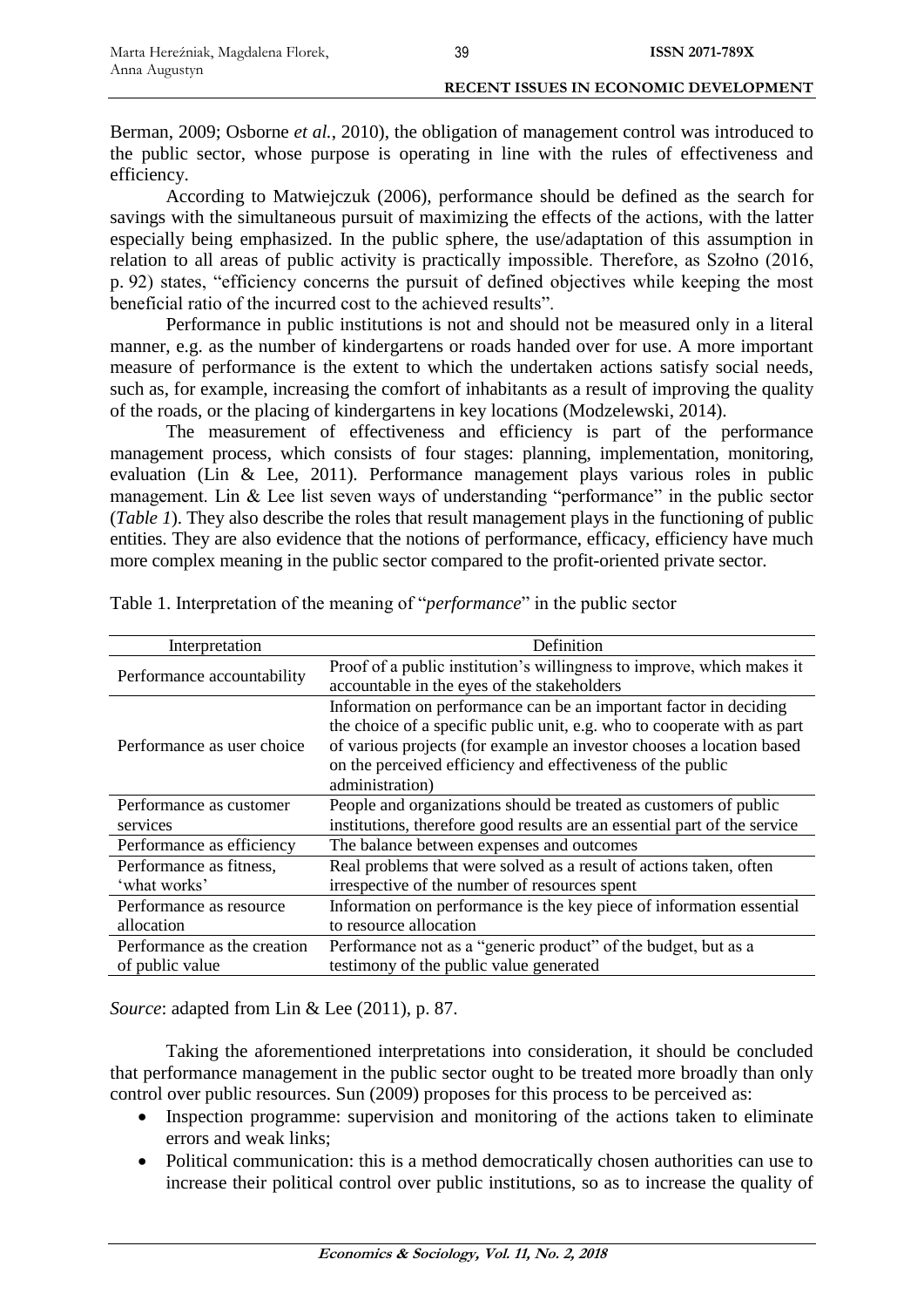public services. The users of public services can use the indicators and the results obtained by the institutions to evaluate the political and management capabilities of the authorities;

 Leadership function: today it is believed that public authorities should act as a "navigator" whose role is to introduce a performance and customer needs oriented culture (in place of rigid hierarchy and top-down management).

One of the most important, and also most commonly applied concepts in performance measurement is the *logic framework* (*Fig. 1*) that describes the method of creating effectiveness indicators in public sector entities based on the diverse timeframe of their occurrence.

| Input                             | Actions                   | Output                                | Outcome                               | Impact                                    |
|-----------------------------------|---------------------------|---------------------------------------|---------------------------------------|-------------------------------------------|
| Budgets of<br>individual projects | Project<br>implementation | Direct, immediate,<br>tangible action | Mid-term effects for<br>the products' | Long-term effects<br>for the stakeholders |
|                                   |                           | effects                               | beneficiaries                         | of given strategy                         |

Figure 1. Logic framework for the creation of effectiveness indicators in public sector *Source*: Bouckaert and Halligan (2008).

This framework corresponds to *key performance indicators* approach which, as it was noted earlier, are one of several promising possibilities for measuring the results of place brand strategies. The application of the framework itself allows us to consider various time perspectives of the brand strategy effects and include the perspectives of diverse stakeholders' groups (Bouckaert & Halligan, 2008).

### **2. Research Methodology**

 $\overline{a}$ 

The empirical material used in this article is part of the results of a 2-year research grant whose aim is to identify the level of advancement of 66 Polish district cities in the area of brand strategy effectiveness measurement, and consequently to develop a conceptual framework for the effectiveness measurement system for the city brand strategy. The findings presented in this paper are the result of the 1<sup>st</sup> stage of the study, which comprises the analysis of the city brand strategy documents of all  $66$  district cities<sup>1</sup> in Poland, in relation to the measurement of their effectiveness.

As previously noted, the research objective of the paper was to systematize the existing indicators using various theoretical approaches to place brand effectiveness evaluation and, as a result, to identify potential gaps in measurement systems. This should be considered the first step towards the development of the aforementioned measurement system.

To achieve this goal, the research methodology needed to address both theoretical and empirical issues. Initially, a review of theoretical approaches to effectiveness measurement (branding, management, public management) was performed. As cities are the subject of analysis, it also appeared necessary to grasp how *performance* is conceptualized in the public management domain. The theoretical part of the analysis was completed by a review of current systematizations of effectiveness indicators in place branding and public management and their potential application to this work.

 $<sup>1</sup>$  District cities (or poviats) according to Polish administrative division are cities with county rights.</sup>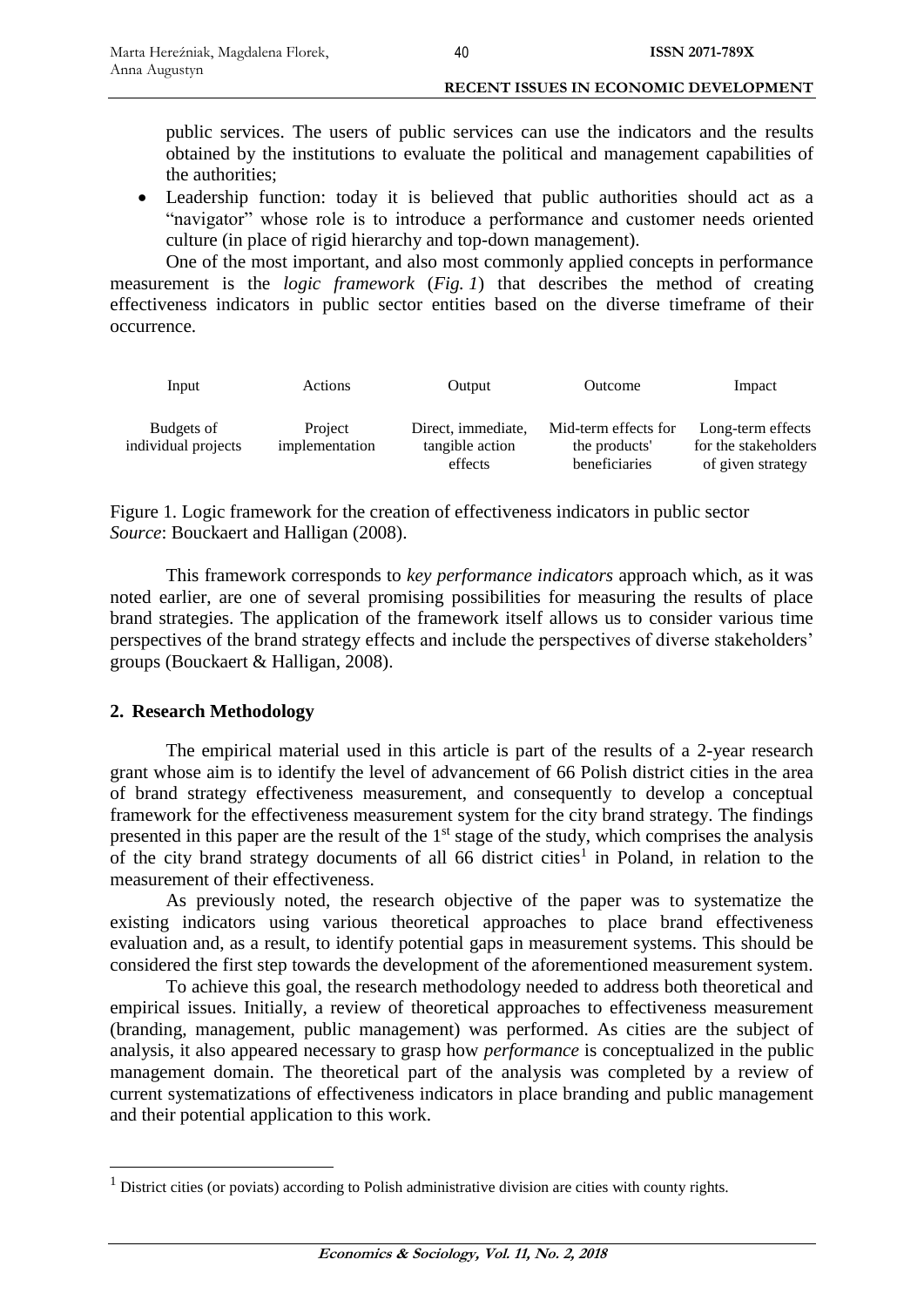Empirically, a content analysis of the strategic documents of 66 Polish district cities sourced from city websites was applied. This required a series of steps to be undertaken. Primarily, based on the official city website search, publicly available documents were downloaded. Next, a list of potential contacts in municipalities was prepared, including names of persons responsible for the cities' promotional activities, their phone numbers, and e-mail addresses. To ensure a thorough analysis, telephone conversations were held with the identified representatives of all cities to verify whether there are any, or any other documents available and whether these found were current/in use.

During this phase of data collection (September – October 2017), a member of the research team inquired about the following:

- 1. Does the city possess a strategic document related to promotion of the city that is currently in use and approved by the city authorities? If no, was there such a document in the past?
- 2. Does the city possess any document that indicates how promotional activities should be evaluated?
- 3. Does the city possess any document that describes the city brand/ branding? If not, was such a document prepared in the past?
- 4. Have there been any projects carried out in cooperation with the private sector or the third sector that was related to city promotion or brand building? If so, are there any documents resulting from these projects?
- 5. Other than the following (*here, the researcher enlisted the names of the documents identified during the prior search)*, are there any additional documents that should be taken into account while analyzing promotional activities of the city?

Other city documents were browsed (such as development strategies) for the presence of any brand-related effectiveness indicators (October 2017). Subsequently, the division of the cities into three subsets was performed: (i) cities that have a brand/promotion/communication strategy with effectiveness indicators (ii) cities that have a brand/promotion/communication strategy with no effectiveness indicators (iii) cities that have neither.

Following this, a categorization of the existing indicators was performed according to the selected theoretical frameworks, namely: Lucarelli's (2012) *Brand Impact Framework*  and Buckhaert's and Halligan's *Logic Framework*. Choosing these conceptualizations allowed us to juxtapose the brand-oriented and public management perspective, which is critical for the research approach. The review of the indicators also made it possible to examine its nature, the scope of areas it covers and potential gaps in measurement. Based on this analysis, the aforementioned own approach to the structure of indicators was subsequently further developed to cover the most important results of brand-related activities which were missing in the analyzed documents.

During the process of accumulating and verifying the research material, the authors encountered some difficulties. The most important of them was connected with the insufficient accessibility of the strategic documents on public websites of the cities. In contrast with the formal regulations, not all of them were made available publicly, therefore repeated attempts to contact city representatives over the phone were made. This resulted in a longer than expected period of time spent on data collection.

Another barrier referred to the position of indicators in strategic documents. As there were no separate sections about monitoring and evaluation, nor were the indicators tied to particular strategic and operational goals, it was particularly difficult to identify them. In addition, some indicators that can be directly linked to city branding practices were scattered across numerous documents, such as the cities' development strategies, operational plans, European project documents etc. The authors assume that a list of indicators can be drawn up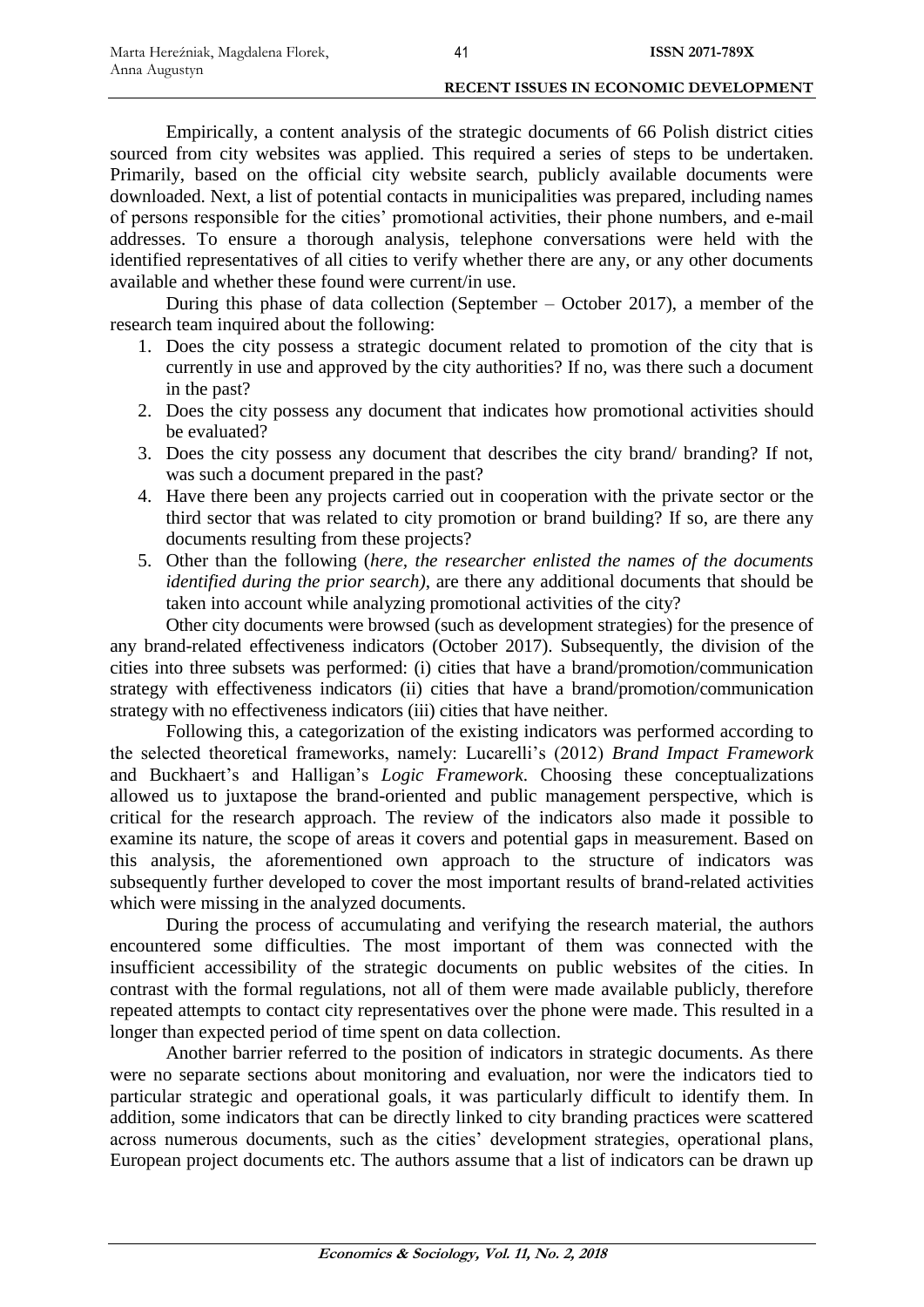only after individual interviews with city representatives planned in a subsequent phase of the research project.

### **3. Brand effectiveness measurement in the strategic documents of Polish district cities**

Public institutions in Poland are required to act both effectively and efficiently by the regulations of the Public Finance Law (2009). Specifically, it states that the parties are obliged to "spend public funds while complying with the rules of producing the best possible results with the available resources, and selecting optimal methods and resources to accomplish the intended goals" (*Ustawa o finansach publicznych*, 2009).

For about ten years, Polish local governments have produced brand strategy documents for their territorial entities. It must be noted that these strategic documents bear different names such as "brand strategy", "promotion/ communication strategy", "imagebuilding strategy" etc. with differences in the content (promotion v. holistic brand approach). Compared to the rest of the world, it is cities that have been the most active in this area. Frequently, however, brand strategy documents reduce brand building to the various promotional undertakings that are discussed further in the article.

The important thing for this study is that the practice of measuring promotional effectiveness in Poland has faced criticism from central governmental institutions. In 2004, the Supreme Audit Chamber (NIK 2004) published a report titled "Promotional actions of selected district cities". In the document, the Chamber points to the insufficient attention of city departments with regards to promotional activities. According to the authors of the report, there is very little control over the expenditure from the cities' promotional budgets and not enough supervision over these promotion-related services. These problems are compounded by overly general promotional strategies which leave plenty of room for interpretation of what promotion really is, and lead to a lack (or poor quality) of performance indicators. This allows spending public funds on issues that have very little to do with promotion as such, making it impossible to determine how much money is really spent in this area.

The aforementioned report showcases a serious difficulty of Polish local government with performance measurement of brand-related activities. The effectiveness of these activities and their impact on the actual social and economic development of the city is not being verified, which makes them essentially counterproductive. Consequently, the public resources that comprise of not only domestic but also European Union funds are ineffectively spent in this area. Although the report focuses solely on promotional activities, which are often mistaken for the totality of brand-related undertakings, it can be treated as a solid point of departure for further analyses of approaches to brand strategy effectiveness measurement in Polish district cities.

Taking into consideration the circumstances described above, the authors found it necessary to (re)examine the current approach of Polish territorial entities (cities) to measuring the effectiveness their brand strategies.

In case of the district cities which are the subject of analysis in this paper, measurement of branding effectiveness is rare. Based on the officially available city marketing strategies (brand or promotion strategies as the names of document vary), it was found that out of 66 district cities, 30 (45 percent) are, or were recently (often these documents have recently expired) in possession of a strategic document from that category. Based on a content analysis of the documents, it was determined that only in ten cases were strategic indicators referring to strategic goals defined, along with a proposal of methods/sources of their measurement. Among the latter, the following sources of indicators are listed in the documents:

i) Primary ones, such as Quantitative research (Computer-assisted telephone interviewing CATI, public opinion surveys, surveys conducted during events, surveys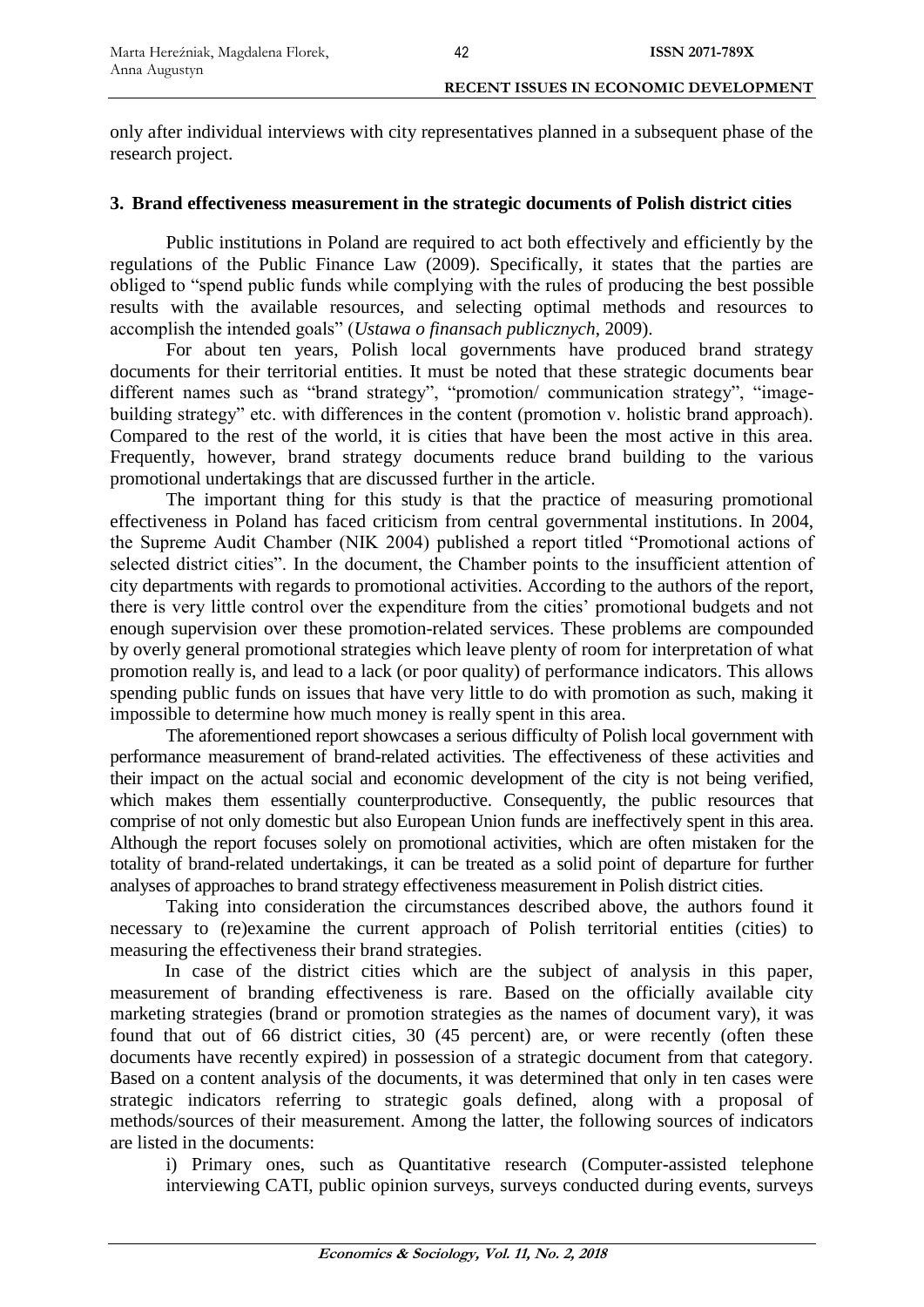concerning rental of commercial areas in the city and agglomerations directed to property management agencies, surveys of universities); Qualitative research (perception research in target groups, pre-tests); Media monitoring.

ii) Secondary ones (desk research): Urban statistics, data of the National Court Register, Central Registration and Information on Business, City Hall reports, Central Statistical Office and trade organizations (tourist, sports, cultural); Statistical data from universities, Statistical data from event participants.

The indicators found in the ten documents were systematized in a matrix designed by the authors (*Table 2*).

The categorization of indicators was performed according to the *logic framework* into brand strategy output (direct, immediate, tangible action effects), outcome of brand strategy (mid-term effects for the products' beneficiaries) and impact of brand strategy (long-term effects for the stakeholders of a given strategy). Subsequently, the indicators in each category were grouped into: visual, behavioral, institutional and infrastructural. It needs to be mentioned that several of the indexes found in the documents were not used here due to not being connected to the subject of the analysis (they referred to, for example, "the effectiveness of teaching in urban universities", analysis of conditions, trends, etc.).

Apart from applying the *logic framework* to the categorization, the authors put forward a more descriptive set of criteria inspired by the *brand impact framework* (Lucarelli, 2012, p. 239) where it is proposed that brands have a threefold impact on places: identityimage, socio-political and economic. For the purpose of this analysis, and considering the nature of the performance indicators found in the strategic documents of Polish district cities, the authors propose a categorization into economic, image-related (perceptual), behavioral, infrastructural and institutional impact.

The authors posit that these categories allow for a more precise definition of effectiveness indicators, and also include areas that are of value for the brand managing organization. They especially imply that city brand effects cannot only be limited to perception or image-related categories, but also need to include tangible, process-oriented ones, like for instance the development of infrastructural projects, revitalization of selected areas. Another important addition is *institutional* indicators, that cover an internal dimension of measurement and suggest that a well-designed and executed brand strategy can also translate into the rise of quality of operations in public institutions. These can take form of a better intra-organizational cooperation, more satisfactory relationships between the institution and its external stakeholders, or the increased ability to form partnerships for the benefit of the city. *Behavioral* indicators, treated as a separate category, draw attention to the importance of the actual behavior of various groups, as opposed to relying only on perceptual/declarative opinions in the measurement process. *Business* indicators highlight the fact that a well-managed brand has the actual capacity of bringing financial profits to a city, instead of merely being a cherry-on-top of the city's development.

Table 2. Strategic indicators of the measurement of the effectiveness of the brand strategy of ten Polish district cities

|                 | Output |                            |                | Outcome                   | Impact                  |
|-----------------|--------|----------------------------|----------------|---------------------------|-------------------------|
|                 |        | of brand strategy (1)      |                | of brand strategy (2)     | of brand strategy (3)   |
|                 |        | 1. New office space, under | $\mathbf{1}$ . | Fluctuations in tourist   | 1. The increase of the  |
|                 |        | construction.              |                | traffic, demand           | attractiveness of       |
| <b>Business</b> |        | 2. New office space        |                | changes, the              | investment in the city. |
|                 |        | delivered and transferred  |                | development of a          | 2. GDP per capita.      |
|                 |        | to rent per year.          |                | tourist base in the city. | 3. Total GDP.           |
|                 |        |                            |                |                           |                         |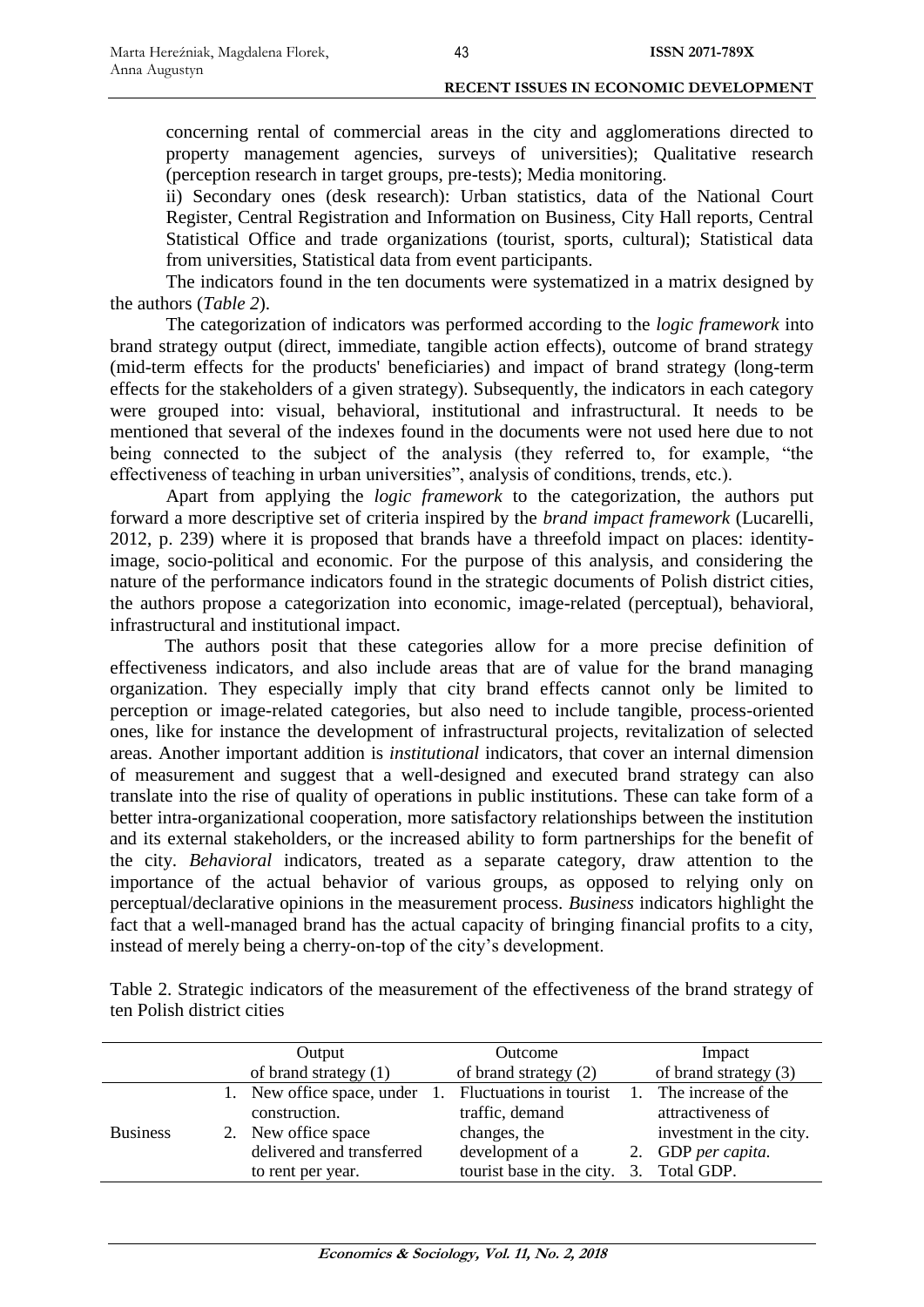|            | 3. | The number of facilities       | 2. | The increase of income 4.            |    | Investment expenditure                               |
|------------|----|--------------------------------|----|--------------------------------------|----|------------------------------------------------------|
|            |    | or group accommodation.        |    | in city's budget comes               |    | per capita.                                          |
|            | 4. | The number of                  |    | from income tax settled 5.           |    | City budget earnings                                 |
|            |    | gastronomic                    |    | in the city.                         |    | (the size of individual                              |
|            |    | establishments in tourist 3.   |    | The increase of the                  |    | sources of income).                                  |
|            |    | facilities of group            |    | turnover of companies                | 6. | Earnings of the local                                |
|            |    | accommodation.                 |    | trading within the city              |    | tourist trade.                                       |
|            | 5. | The percentage of use of       |    | and the agglomeration.               | 7. | Wages index.                                         |
|            |    | tourist facilities of group 4. |    | Percentage of citizens               | 8. | The share of services in                             |
|            |    | accommodation.                 |    | working in the business              |    | the GDP.                                             |
|            | 6. | The equipment/ quality         |    | services sector, IT and 9.           |    | Increase in the quality                              |
|            |    | of facilities or group         |    | other.                               |    | of life in the city.<br>10. The increase of the      |
|            |    | accommodation.                 | 5. | The number of new                    |    |                                                      |
|            |    |                                |    | companies and<br>institutions in the |    | number of companies<br>operating over 5 years        |
|            |    |                                |    | creative sectors                     |    | and changed their                                    |
|            |    |                                |    | irrespective of the level            |    | residence address.                                   |
|            |    |                                |    | of their participation               |    | 11. The increase of the                              |
|            |    |                                |    | and location in the city             |    | number of new                                        |
|            |    |                                |    | during the year.                     |    | investments within the city                          |
|            |    |                                |    |                                      |    | and the agglomeration.                               |
|            |    |                                |    |                                      |    | 12. The increase in                                  |
|            |    |                                |    |                                      |    | enterprise innovation.                               |
|            |    |                                |    |                                      |    | 13. The number of new                                |
|            |    |                                |    |                                      |    | work places.                                         |
|            |    |                                |    |                                      |    | 14. The number of new                                |
|            |    |                                |    |                                      |    | enterprises.                                         |
|            |    |                                |    |                                      |    | 15. The number of non-                               |
|            |    |                                |    |                                      |    | governmental                                         |
|            |    |                                |    |                                      |    | organizations.                                       |
|            |    |                                |    |                                      |    | 16. The number of patents                            |
|            |    |                                |    |                                      |    | issued.                                              |
|            |    |                                |    |                                      |    | 17. The number of new                                |
|            |    |                                |    |                                      |    | investments.                                         |
|            |    |                                |    |                                      |    | 18. The number of new                                |
|            |    |                                |    |                                      |    | headquarters of                                      |
|            |    |                                |    |                                      |    | international companies                              |
|            |    |                                |    |                                      |    | located in the city                                  |
|            |    |                                |    |                                      |    | within a year.                                       |
|            |    |                                |    |                                      |    | 19. The number of companies<br>with foreign capital. |
|            |    |                                |    |                                      |    | 20. The increase in the                              |
|            |    |                                |    |                                      |    | number of companies                                  |
|            |    |                                |    |                                      |    | operating in the city.                               |
|            | 1. | The number of                  | 1. | Opinions of the city on              |    | 1. Associations with a                               |
|            |    | produced brand                 |    | internet forums.                     |    | city and individual                                  |
|            |    | carriers.                      | 2. | Percentage of the                    |    | tourist products in                                  |
|            | 2. | The number of                  |    | respondents perceiving               |    | target groups, image                                 |
| Image/     |    | implemented brand -            |    | the move to the city as              |    | of a city.                                           |
| Identity - |    | related initiatives.           |    | an upgrade.                          |    | 2. The increase of                                   |
| related    | 3. | The number and type of         | 3. | Overall visibility of the            |    | awareness and                                        |
|            |    | promotional and social         |    | brand during media                   |    | recognition of a city.                               |
|            |    | campaigns carried out.         |    | campaigns-rating of                  |    | 3. The increase of the                               |
|            | 4. | The number of                  |    | the effect of the PR                 |    | attractiveness of a                                  |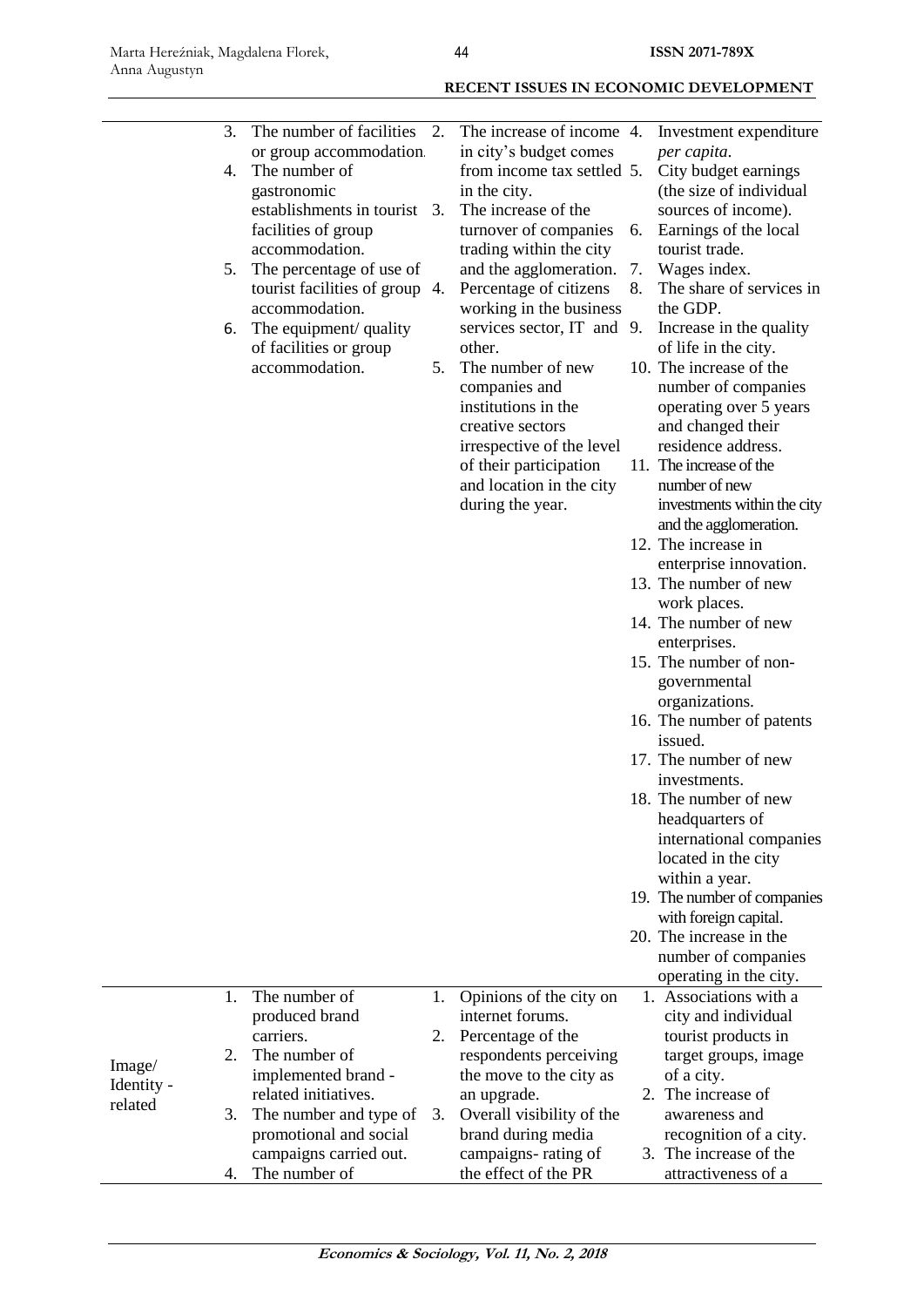|            | operational plans                      |    | work-quantity, quality                            |    | city from the                                     |
|------------|----------------------------------------|----|---------------------------------------------------|----|---------------------------------------------------|
|            | prepared related to the                |    | and compatibility with                            |    | viewpoint of its                                  |
|            | strategy.                              |    | the desired image in                              |    | inhabitants.                                      |
| 5.         | The number of projects                 |    | media relations                                   |    | 4. The increase of the                            |
|            | prepared to be realized                |    | regarding the topic of                            |    | importance of a city                              |
|            | in the next period.                    |    | the product of city                               |    | in the region.                                    |
| 6.         | The number of                          |    | branding.                                         |    | 5. Percentage increase                            |
|            | promotional                            | 4. | The level of media                                |    | in spontaneous and                                |
|            | programmes targeted at                 |    | interest in the events                            |    | assisted recognition                              |
|            | specific groups.                       | 5. | organized in a city.                              |    | of tourist products of                            |
|            |                                        |    | The increase of image.                            |    | a city.                                           |
|            |                                        |    | cohesion of a city.                               |    | 6. Percentage of                                  |
|            |                                        | 6. | Opinions about the city<br>brand expressed by the |    | respondents declaring<br>to visit a city at least |
|            |                                        |    | representatives of target                         |    | "from time to time".                              |
|            |                                        |    | groups who took part in                           |    | 7. Percentage increase                            |
|            |                                        |    | the flagship events of a                          |    | of people from target                             |
|            |                                        |    | city                                              |    | groups declaring the                              |
|            |                                        | 7. | The number of                                     |    | intent of participation                           |
|            |                                        |    | mentions of a city in                             |    | in brand-related                                  |
|            |                                        |    | foreign media.                                    |    | events in a city                                  |
|            |                                        | 8. | The number of city                                |    | 8. Perception of a city's                         |
|            |                                        |    | website visits                                    |    | attractiveness for the                            |
|            |                                        | 9. | The numbers of guides                             |    | inhabitants, tourists,                            |
|            |                                        |    | and tourism portals,                              |    | and business                                      |
|            |                                        |    | which have posted the                             |    | 9. Increase in tourist                            |
|            |                                        |    | information about the                             |    | traffic.                                          |
|            |                                        |    | city and its attractions.                         |    | 10. The increase of the                           |
|            |                                        |    | 10. The number and the                            |    | tourist attractiveness                            |
|            |                                        |    | tone of media reports                             |    | of a city.                                        |
|            |                                        |    | about the tourist offer                           | 1. | Dynamics of change                                |
|            |                                        |    | of the city.                                      |    | in the positive                                   |
|            |                                        |    |                                                   |    | perception of a city.                             |
|            |                                        |    |                                                   | 2. | Percentage of                                     |
|            |                                        |    |                                                   |    | respondents                                       |
|            |                                        |    |                                                   |    | declaring familiarity                             |
|            |                                        |    |                                                   |    | with city brand.                                  |
| 1.         | The number of brand-                   | 1. | Increase in the number                            | 1. | Migration balance (for                            |
|            | related actions in                     |    | of partners cooperating                           |    | metropolis/agglomerati                            |
|            | cooperation with                       |    | in strategy                                       |    | on, not for a city alone).                        |
|            | partners.                              |    | implementation.                                   | 2. | The number of foreign                             |
| 2.         | The number of people                   | 2. | Changes in tourist                                | 3. | students.<br>The number of tourists.              |
|            | participating in loyalty<br>campaigns. |    | traffic translating into<br>the tourists' inflow, | 4. | The number of foreign                             |
| 3.         | The number of events                   | 3. | The quantity and the                              |    | tourists.                                         |
| Behavioral | carried out for target                 |    | length of stays provided. 5.                      |    | The number of                                     |
|            | groups: citizens and                   | 4. | Participation in local                            |    | graduates, who                                    |
|            | tourists vs. the number                |    | elections.                                        |    | remained in a city                                |
|            | of event participants.                 | 5. | Athletics, sports, and                            |    | after graduation.                                 |
|            |                                        |    | recreation (attendance). 6.                       |    | Increase in the number                            |
|            |                                        | 6. | Culture and art                                   |    | of graduates of high                              |
|            |                                        |    | (attendance).                                     |    | schools who decided                               |
|            |                                        | 7. | The number of citizens                            |    | to study in a city in                             |
|            |                                        |    | taking part in social                             |    | relation to the overall                           |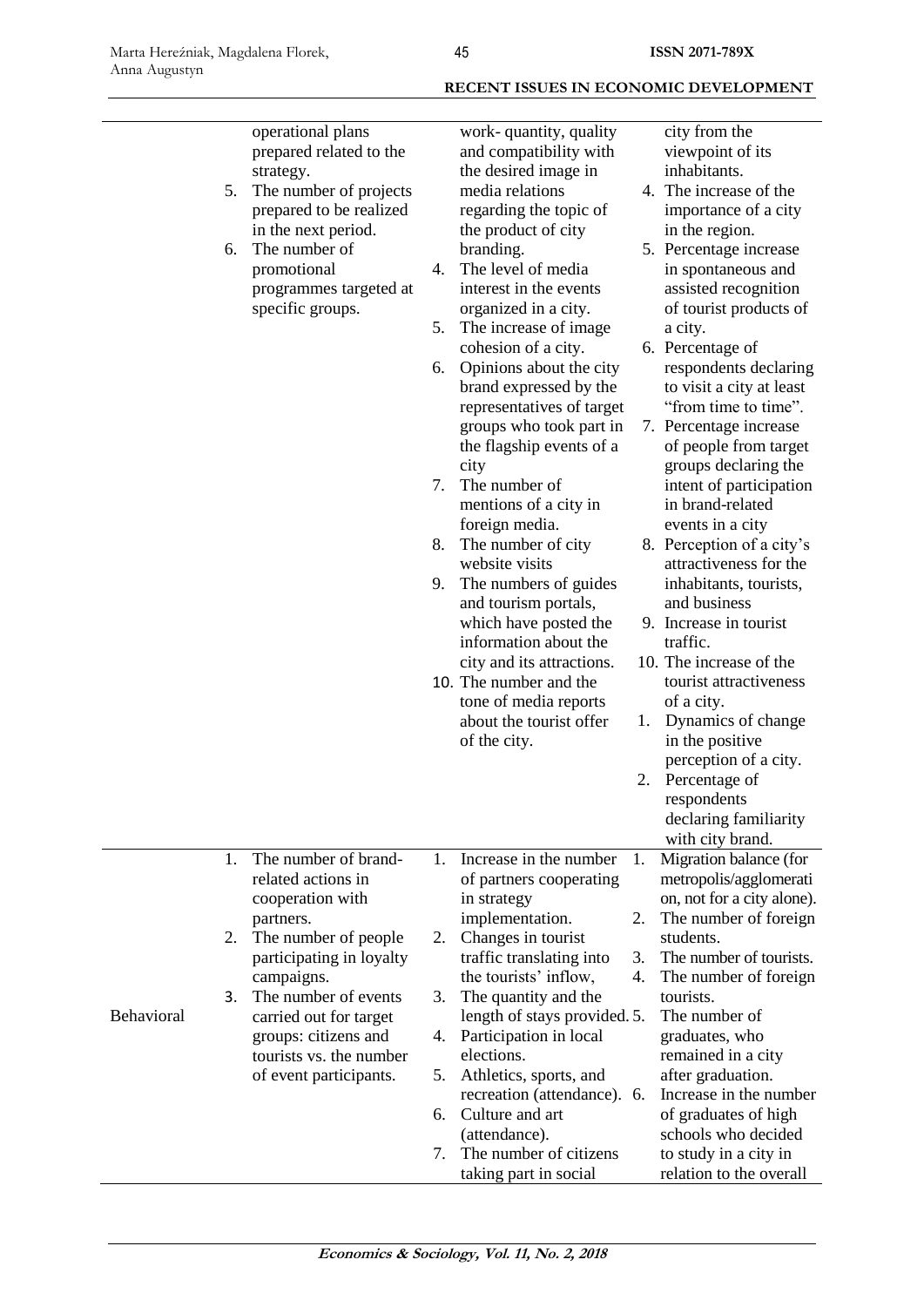|                 |                                        |                                                                                                                                                                                                                                                                                                                                                                                                                                                                                                                                            | 8.<br>9. | events.<br>The number of people<br>(inhabitants and<br>visitors) taking part in<br>cultural, recreational<br>and sports events.<br>The number of<br>entrepreneurs taking<br>part in periodic<br>meetings with city's<br>administrative staff.<br>10. The number of tourists<br>in specific (selected)<br>cultural and recreational<br>establishments, set<br>seasonally. | 7.<br>8.<br>9. | number of graduates<br>in a given year.<br>Increase in the number<br>of university graduates<br>in the overall number<br>of graduates who work<br>in a city.<br>Increase in the number<br>of employees at least<br>with a Ph.D.<br>The increase of Ph.D.<br>candidates and<br>teaching assistants in<br>third level education.<br>10. Engagement of the<br>inhabitants of the city<br>life |
|-----------------|----------------------------------------|--------------------------------------------------------------------------------------------------------------------------------------------------------------------------------------------------------------------------------------------------------------------------------------------------------------------------------------------------------------------------------------------------------------------------------------------------------------------------------------------------------------------------------------------|----------|--------------------------------------------------------------------------------------------------------------------------------------------------------------------------------------------------------------------------------------------------------------------------------------------------------------------------------------------------------------------------|----------------|--------------------------------------------------------------------------------------------------------------------------------------------------------------------------------------------------------------------------------------------------------------------------------------------------------------------------------------------------------------------------------------------|
| Institutional   | 1.<br>2.                               | The number of units<br>and institutions, which<br>apply the rules defined<br>in the Strategy.<br>Increase in the number<br>of entities who are<br>members of non-<br>government cluster<br>organizations.                                                                                                                                                                                                                                                                                                                                  |          |                                                                                                                                                                                                                                                                                                                                                                          | 1.             | Number of<br>entrepreneurs who<br>rate their relationship<br>with the city<br>administration as<br>positive                                                                                                                                                                                                                                                                                |
| Infrastructural | 1.<br>2.<br>3.<br>4.<br>5.<br>7.<br>8. | The number of new<br>buildings connected to<br>the brand in the urban<br>space.<br>The number of citizen-<br>friendly improvements.<br>The number of<br>buildings of group<br>accommodation.<br>The number of food<br>establishments in<br>tourist group<br>accommodations<br>buildings.<br>Percentage of use of the<br>buildings of tourist<br>group accommodation.<br>6. Equipment of the<br>buildings of group<br>accommodation.<br>New office space,<br>under construction.<br>New office space<br>handed for rent within<br>one year. | 1.<br>2. | The increase of<br>availability of public<br>transport in a city.<br>The increase of places<br>of recreation for the<br>inhabitants and visitors.                                                                                                                                                                                                                        |                |                                                                                                                                                                                                                                                                                                                                                                                            |

*Source*: own elaboration.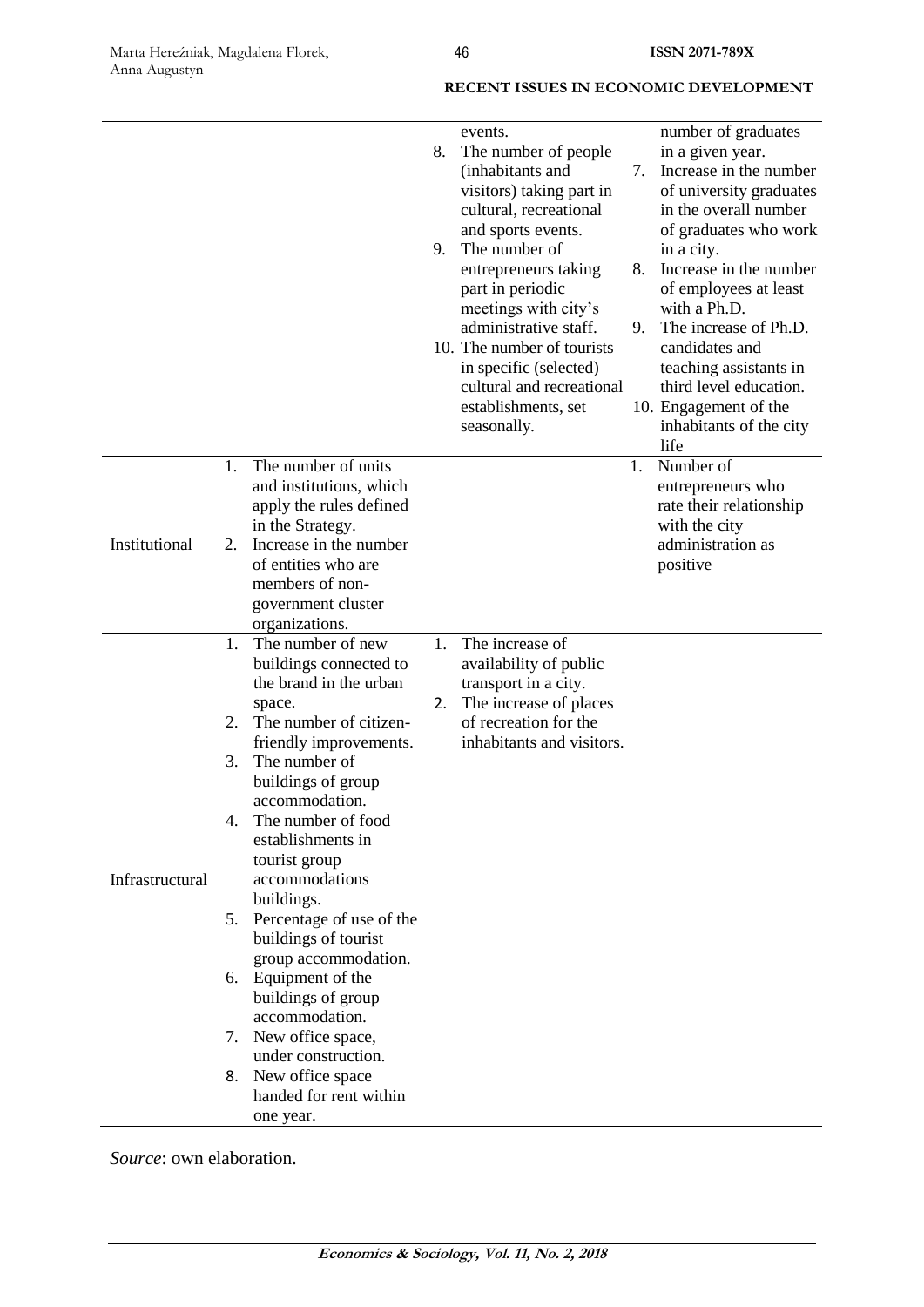### **4. Research results and discussion**

Given the general overview of the indicators, a few important conclusions can be drawn. First of all, many of the indicators are overly general, and not attributable (or attributable with substantial difficulty) only to the brand strategy. Such indices as for instance GDP growth or wages index can be partly linked to city branding, however, the number of variables moderating them is too great to treat them as brand effectiveness indicators – unless they are linked to a specific sector, considered a priority in the brand strategy.

Another issue seems to be the lack of differentiation between indicators and measures. Defining the appropriate control values plays the key role in the measurement of strategy effectiveness. In the analyzed strategies, the absence of the desired values (specific quantities, percentages etc.) of the indicators related to strategic goals can be observed. Instead, we are confronted with rather vague descriptions such as: "increase", "number", "percentage", without providing specific values. This appears to be connected with a broader problem, namely the difficulty in defining strategic goals, which was visible in many of the documents.

There also seems to be no connection whatsoever between the output, outcome and impact indicators as proposed by Buckhaert and Halligan (2008), which makes it more difficult to trace the logic behind the proposed indicators. It can be assumed that in the cases of the majority of the brand strategies, developed by marketing consultancies, the output/outcome/impact division of indicators is not known, and therefore not proposed by branding advisors.

The analysis of the indicators also points to the fact that very few of them (especially in the image/identity category) refer to the citizens and their experience of the city. This finding may suggest that in the analyzed cities, the brand is seen predominantly as an external phenomenon with very little or no impact on the inhabitants. This statement, however, needs additional verification in the subsequent phase of research – individual interviews with city representatives.

Yet another observation from the analysis is such that there are almost no indicators in the 'institutional' category. This may indicate that the realization of the brand strategy is not perceived as an activity that has the capacity to influence the quality of functioning of public institutions, neither that it should be treated as a public policy. This statement is yet to be verified in further research.

Considering the areas of city brand effects, most of the indexes are related to achieving economic goals (hence the separate 'business' category). The reason for this may be twofold. Firstly, it may be the case that city authorities attempt to prove that the planned expenditure of public funds is likely to bring tangible/economic results to the city and thus defend themselves from (mostly political) opponents. Secondly, one of the analyzed city brand strategies with the biggest number of indicators overall, had a brand concept focused almost entirely on business-related issues, hence the overrepresentation of business indicators.

Even a cursory analysis of the brand strategies of selected cities allows us to conclude that awareness of the necessity to measure the effects of brand strategies is low among the Polish district cities. It can be observed primarily through the number of documents containing any indicators at all. Such an observation casts a shadow over the condition of place branding efforts in Polish cities. This becomes all the more worrying if we consider the amount of financial resources allocated to the implementation of a brand strategy, or the accompanying promotional strategy, as well as more and more frequent appeals from citizens and local authorities alike for the rationalization and justification of any marketing/ brand related activity.

Given the abovementioned shortcomings and issues that appeared during the initial analysis of indicators, the authors propose their own approach to the structure of brand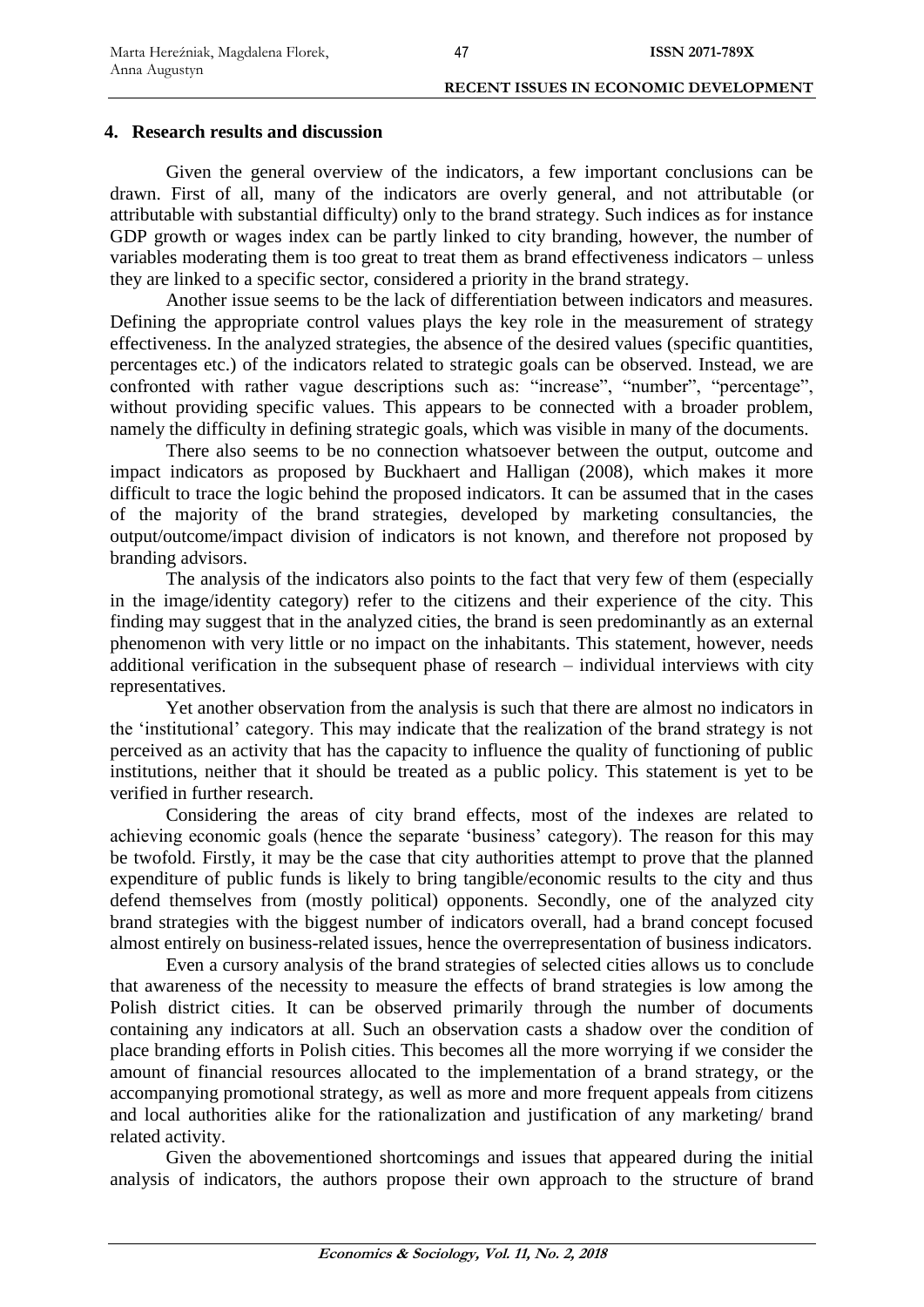strategy effectiveness indicators with both *brand impact framework* and *logic framework* as helpful in seeing brand strategy effectiveness beyond the conventional approach. It is the authors' view that this approach reflects the multitude of effects that professionally managed brands have on places, and also shows the logic and the connection among the inputs and its outputs, outcomes, and impact. Furthermore, this approach is sufficiently flexible to be adjusted to any city brand strategy regardless of the specific brand concept and objectives. The proposed structure of indicators with examples is summarized in *Table 3*.

Table 3. The proposed structure of city brand effectiveness indicators

|                            | The output of the brand                                                                                                                   | The outcome of the                                                                                                                                             | Impact of the brand                                                                                                                                                                                                            |
|----------------------------|-------------------------------------------------------------------------------------------------------------------------------------------|----------------------------------------------------------------------------------------------------------------------------------------------------------------|--------------------------------------------------------------------------------------------------------------------------------------------------------------------------------------------------------------------------------|
|                            | strategy                                                                                                                                  | brand strategy                                                                                                                                                 | strategy                                                                                                                                                                                                                       |
|                            | Direct, tangible effects                                                                                                                  | Mid-term effects                                                                                                                                               | Long-term effects                                                                                                                                                                                                              |
| Image/<br>identity-related | The number of<br>produced brand<br>carriers/campaigns,<br>development of the<br>brand-related website<br>The number of<br><b>business</b> | Number of mentions of<br>the city in the media,<br>number of visitors/clicks/<br>likes on the websites<br>Percentage of businesses<br>applying for the support | The increase in brand<br>awareness, in positive<br>associations with a city,<br>decrease in the image-<br>identity gap, increased<br>identification of the<br>citizens<br>Favorable evaluation of a<br>business climate in the |
| Business-related           | incentives/support<br>programmes developed                                                                                                | or using incentives                                                                                                                                            | city; growing number of<br>new businesses in<br>strategic sectors                                                                                                                                                              |
| Behavioral                 | The number of<br>initiatives aimed to<br>induce desired<br>behaviors (attachment,<br>loyalty etc.)                                        | The number of citizens,<br>tourists participating in<br>the initiatives (events,<br>projects) or initiating<br>grassroots projects                             | Increased attachment,<br>involvement, higher<br>loyalty levels                                                                                                                                                                 |
| Institutional              | Joint programs<br>developed by various<br>institutions.<br>development of new<br>procedures                                               | More organizational<br>stakeholders ready to<br>join brand-related<br>projects and initiatives                                                                 | Lower turnover of<br>employees involved in<br>brand strategy<br>implementation, the<br>creation of more friendly<br>and efficient policies,<br>higher stakeholder<br>satisfaction                                              |
| Infrastructural            | New developments,<br>revitalization plans,<br>and projects                                                                                | Increase in availability of<br>public spaces for<br>recreation/events or<br>business                                                                           | Greater citizen<br>satisfaction, increase in<br>the perceived quality of<br>life, attraction of new<br>citizens/talents                                                                                                        |

*Source*: own elaboration.

### **Conclusions**

A key concern of any place branding activity is to legitimize it in the eyes of major stakeholders by providing material relevant to the actual impact of branding on the place itself. Such legitimization requires place brand managers to ensure that the objectives set out in the brand strategy are measurable with indicators that document progress (Here $\zeta$ niak  $\&$ 

**Economics & Sociology, Vol. 11, No. 2, 2018**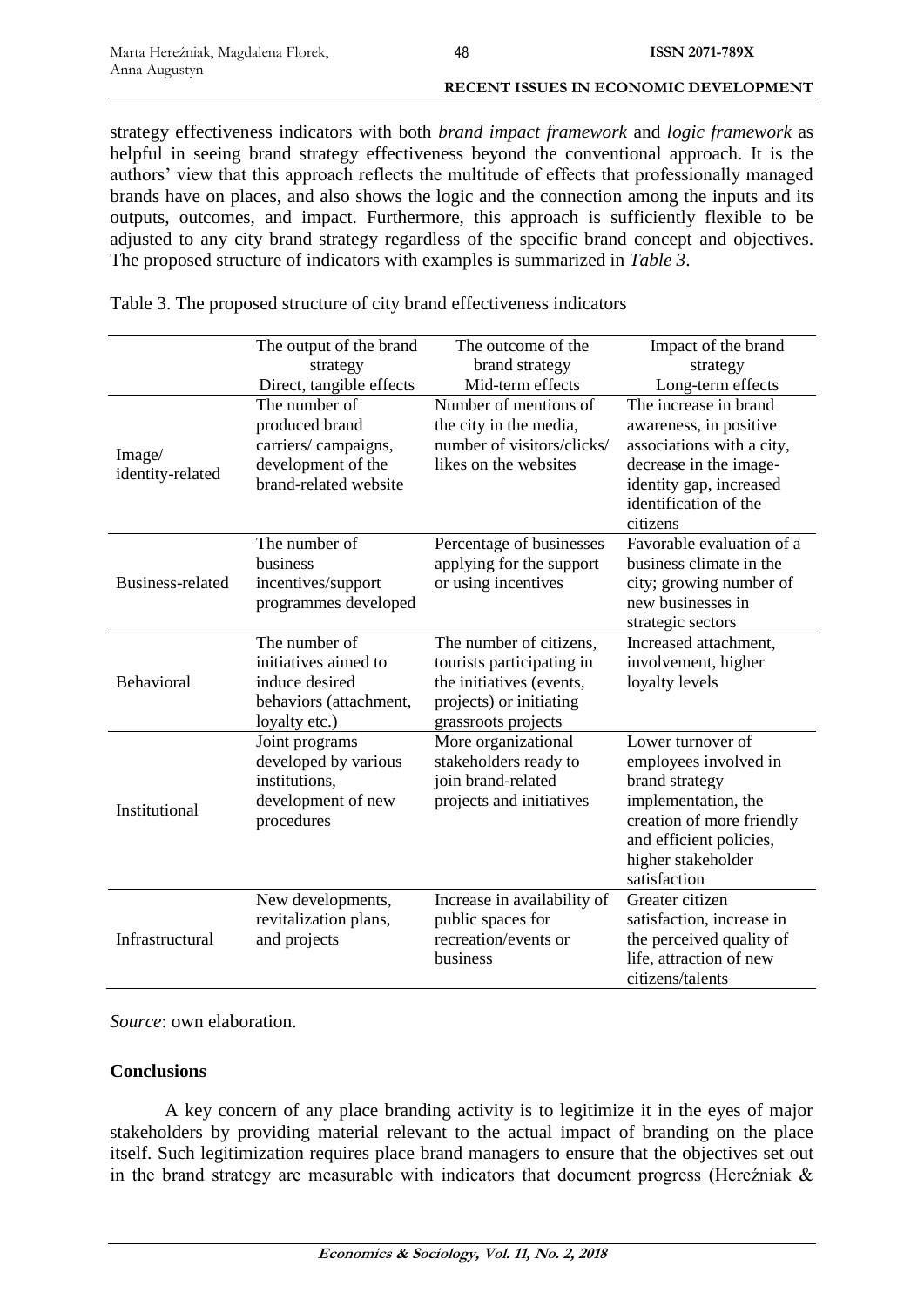Anders-Morawska, 2015). However, the political nature and multifaceted characteristics of the city branding process constitute a serious problem for those who develop effectiveness measures. There is often a lack of correspondence between the measures used and the actual effects of brand implementation. One of the reasons for this situation are mistakes in defining strategic goals.

Following the analysis of the literature and the practices of Polish district cities, it can be observed that the employed effectiveness indicators that relate to city branding are not sufficient. Those that are applied, are fragmented and very often irrelevant to the objectives articulated in strategic documents. The content analysis of the brand strategies of Polish district cities revealed that they do not apply a systematic approach to the measurement of city brand strategy effectiveness.

Although each city requires an individualized approach to effectiveness measurement, it becomes evident that the measurement indicators need to be designed in a systematic manner so that they could encompass multiple perspectives on city branding outcomes and impacts. In this article, the authors proposed an initial division of such indicators. This division could be considered as the first step in the search for a sound and holistic measurement system for the effectiveness of city branding efforts. The final version of such system should embrace areas of brand influence and diverse timeframes, with relevant relations and hierarchy among them. Each time it should be also adjusted to the strategic goals of a particular place and as such, it cannot be fully universal.

Undoubtedly, the influence of city branding goes beyond the sphere of promotion/marketing communication. The multitude of effects that brands have/should have on places need to be therefore integrated into the broader performance evaluation of a place, and considered as an important theme in public management practices and academic debate.

### **Acknowledgment**

This research was financed by the National Science Centre, Poland, research project no. 2015/19/B/HS4/00380 Towards the conceptual framework for the measurement of city brand strategy effectiveness. Theoretical developments and empirical insights from Polish district citiess.

### **References**

- Aaker, D. A. (1991). *Managing Brand Equity. Capitalizing on the Value of a Brand Name*. New York, The Free Press.
- Arnaboldi, M., Lapsley, I., Steccolini, I. (2015). Performance Management in the Public Sector: The Ultimate Challenge*. Financial Accountability & Management*, *31*(1), 0267- 4424.
- Boo, S., Busser, J., Baloglu, S. (2009). A Model of Customer-based Brand Equity and Its Application to Multiple Destinations. *Tourism Management*, 30.
- Bouckaert, G., Halligan, J. (2008). *Managing performance, International comparisons*. London, Routledge.
- Boyne, G. A., Meier, K. J., O'Toole, L. J., Walker, R. M. (2006). *Public Service Performance: Perspectives on Measurement and Management*. Cambridge, Cambridge University Press.
- Braun, E., Eshuis, J., Klijn, E.-H. (2014). The effectiveness of place brand communication. *Cities*, 41, Part A.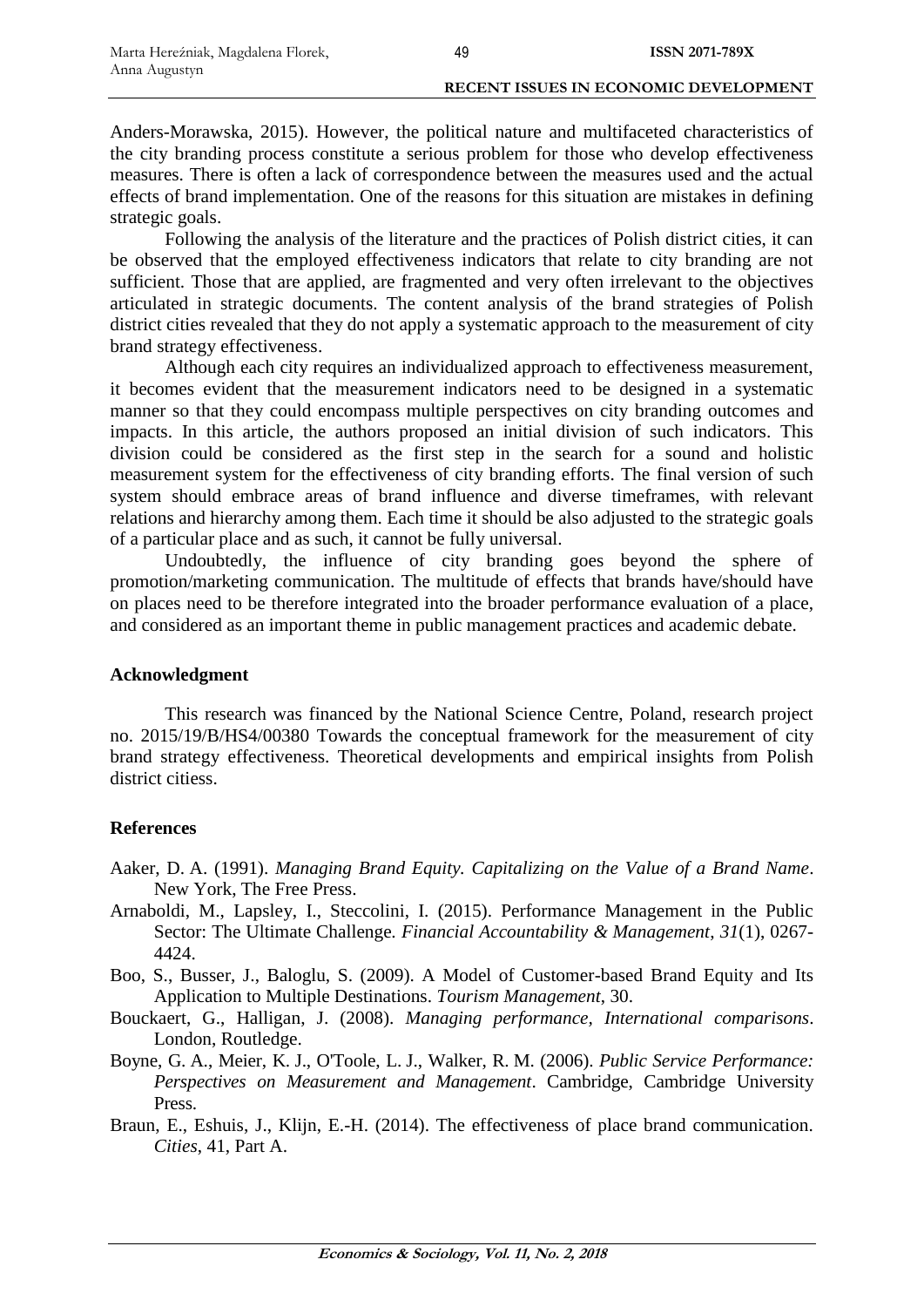Buscher, E. (2013). Performance Management in the public sector: past, current and future trends, Tékhne*. Review of Applied Management Studies*, *11*(1).

- de Bruijn, H. (2007). *Managing Performance in the Public Sector*. London, Routledge.
- Florek, M. (2014). *Kapitał marki miasta zorientowany na konsumenta – źródła i pomiar*. Poznan, Wydawnictwo Uniwersytetu Ekonomicznego w Poznaniu.
- Florek, M. (2015). Rethinking Brand Equity Possibilities and Challenges of Application to Places. In: Kavaratzis, M., Warnaby, G., Ashworth, G. J. (eds.), *Rethinking Place Branding: Comprehensive Brand Development for Cities and Regions*. Switzerland, Springer International Publishing.
- Gartner, W. C. (2014). Brand equity in a tourism destination. *Place Branding and Public Diplomacy*, 10, 108-116.
- Hereźniak, M., Anders-Morawska, J. (2015). City brand strategy evaluation: in search of effectiveness indicators*. Journal of Place Management and Development*, *8*(3).
- Hvidman, U., Andersen, S. C. (2013). Impact of Performance Management in Public and Private Organizations. *Journal of Public Administration Research and Theory*, *24*(1).
- Jacobsen, B. P. (2012). Place brand equity: a model for establishing the effectiveness of place brands. *Journal of Place Management and Development*, *5*(3).
- Jørgensen, O. H. (2015). Developing a city brand balance sheet Using the case of Horsens. *Place Branding and Public Diplomacy*, *11*(1).
- Kapferer, J. N. (1992). *Strategic Brand Management: New Approaches to Creating and Evaluating Brand Equity.* United Kingdom, Kogan Page.
- Kearney, R. C., Berman, E. (2009). *Public Sector Performance: Management, Motivation, and Measurement*. Colorado, Westview Press.
- Keller, K. L. (1993). Conceptualizing, Measuring and Managing Customer-based Brand Equity. *Journal of Marketing*, *57*(1).
- Keller, K. L. (1998). *Strategic Brand Management: Building, Measuring and Managing Brand Equity.* Upper Sadler River NJ, Prentice Hall.
- Konecnik, M., Gartner, W. C. (2007). Customer-based Brand Equity for Destination. *Annals of Tourism Research*, *34*(2).
- Lin, J., Lee, P. (2011). Performance Management in Public Organizations: A Complexity Perspective. *International Public Management Review*, *12*(2).
- Lucarelli, A. (2012). Unraveling the Complexity of "city brand equity": A Three-dimensional Framework. *Journal of Place Management and Development*, *5*(3).
- Malinowska, M. (2015). *Efektywność i skuteczność komunikacji marketingowej*. Warsaw, Difin.
- Matwiejczuk, R. (2006). *Zarządzanie marketingowo-logistyczne*. *Wartość i efektywność.* Warsaw, C.H. Beck.
- Modzelewski, P. (2014). Kontrola zarządcza w jednostkach sektora publicznego w zakresie pomiaru skuteczności i efektywności. In: Sienkiewicz, P., Świeboda H. (eds.), *Bezpieczeństwo, efektywność, budżet zadaniowy*. Warsaw, Akademia Obrony Narodowej.
- NIK (2014). *Działania promocyjne wybranych miast na prawach powiatu* (2014), Supreme Audit Office. Report number:  $171/2014/P/14/068/LBY$ , from https://www.nik.gov.pl/plik/id,7256,vp,9141.pdf [Accessed 27th July 2017].
- Osborne, S. P., McLaughlin, K., Chew, C. (2010). Relationship marketing, relational capital and the governance of public services delivery. In: (ed.) S. Osborne, *The New Public Governance? Emerging perspectives on the theory and practice of public governance*. Routlege, London and New York.